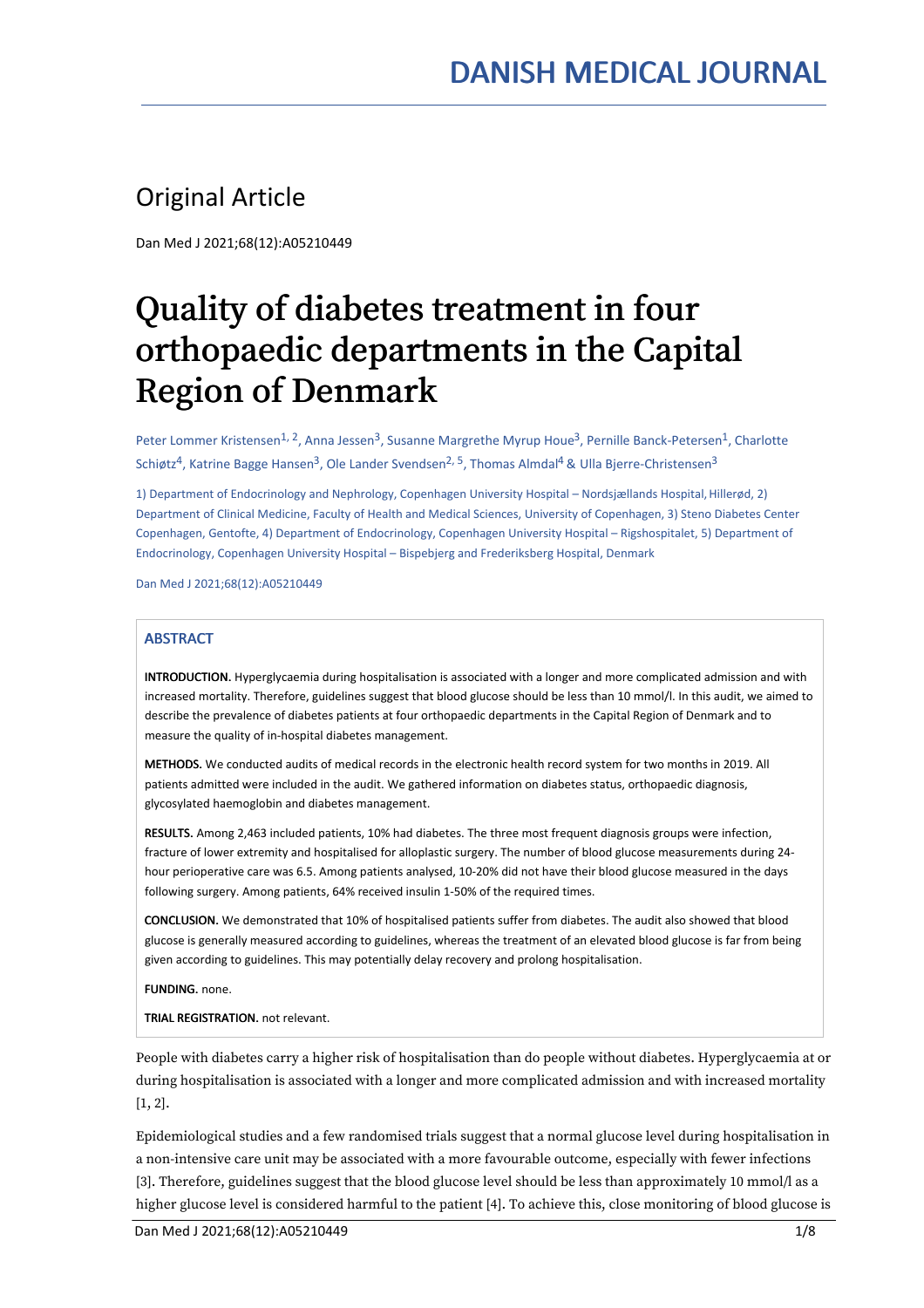necessary, and updating hospital staff's diabetes skills is a prerequisite. In the Capital Region of Denmark, it is recommended that blood glucose is measured five times per day in hospitalised diabetes patients, and it is also recommended to measure the level of glycosylated haemoglobin (HbA<sub>1c</sub>), unless a recent measurement is available. For correction of hyperglycaemia, insulin aspart is recommended up to five times a day (sliding-scale insulin (SSI)), with a standardised dose depending on blood glucose level and patient weight. It is also recommended that in patients with diabetes and intercurrent illness, need for surgery, lack of food intake, fasting or expected surgery, level of plasma (p)-potassium, p-sodium and p-creatinine are measured daily during hospitalisation to prevent dehydration and electrolyte disorders (according to the guideline "Diabetes - fastende og/eller dysregulerede voksne diabetespatienter" [5]).

No Danish estimates exist of the prevalence of diabetes among hospitalised patients. In Non-Danish reports, the prevalence of hospitalised diabetes patients is approximately 20% [6, 7]. Moreover, only limited knowledge exists about the quality of in-hospital diabetes care in Denmark. In this study, we aimed to describe the prevalence of diabetes patients at four orthopaedic departments in the Capital Region of Denmark. We reported on hospital length of stay (LOS), diabetes management and other variables that we believe are important for the treatment of hospitalised patients with diabetes. The purpose was to provide an overview of diabetes-related conditions during hospitalisation, which may form the basis for future monitoring and improvements of the quality of diabetes management during hospitalisation.

### **MFTHODS**

Before initiation of a diabetes educational initiative targeting staff at orthopaedic departments, we conducted audits of medical records in the electronic health record system coined Sundhedsplatformen (Epic, Wisconsin, USA) from orthopaedic departments at Bispebjerg-Frederiksberg Hospital (in the following termed Bispebjerg Hospital), Herlev-Gentofte Hospital (in the following termed Herlev Hospital), Nordsjællands Hospital and Rigshospitalet, all in the Capital Region of Denmark. All patient admissions from 1 February 2019 to 31 March 2019 were included whether the patient had known diabetes or not. The audit was conducted by the same person. The audited variables are presented in Table S1 [\(https://ugeskriftet.dk/files/a05210449\\_-](https://ugeskriftet.dk/files/a05210449_-_supplementary.pdf) \_supplementary.pdf).

Definition of endpoints:

Definition of diabetes: participants were identified as having diabetes if they met one of the four following criteria:

1) Had a diabetes diagnosis (E10.X, E11.X, E13.X) registered in Sundhedsplatformen, 2) Were being treated with blood glucose-lowering medicine, 3) Had an HbA<sub>1c</sub> exceeding 47 mmol/mol (measured during admission or within the past three months), 4) Had a min. of two blood glucose values above 11.1 mmol/l measured during hospitalisation.

The primary orthopaedic diagnoses were divided into seven groups, see Table 1. Only patients admitted for more than 24 hours were included in the analysis and patients were only be included once (first time).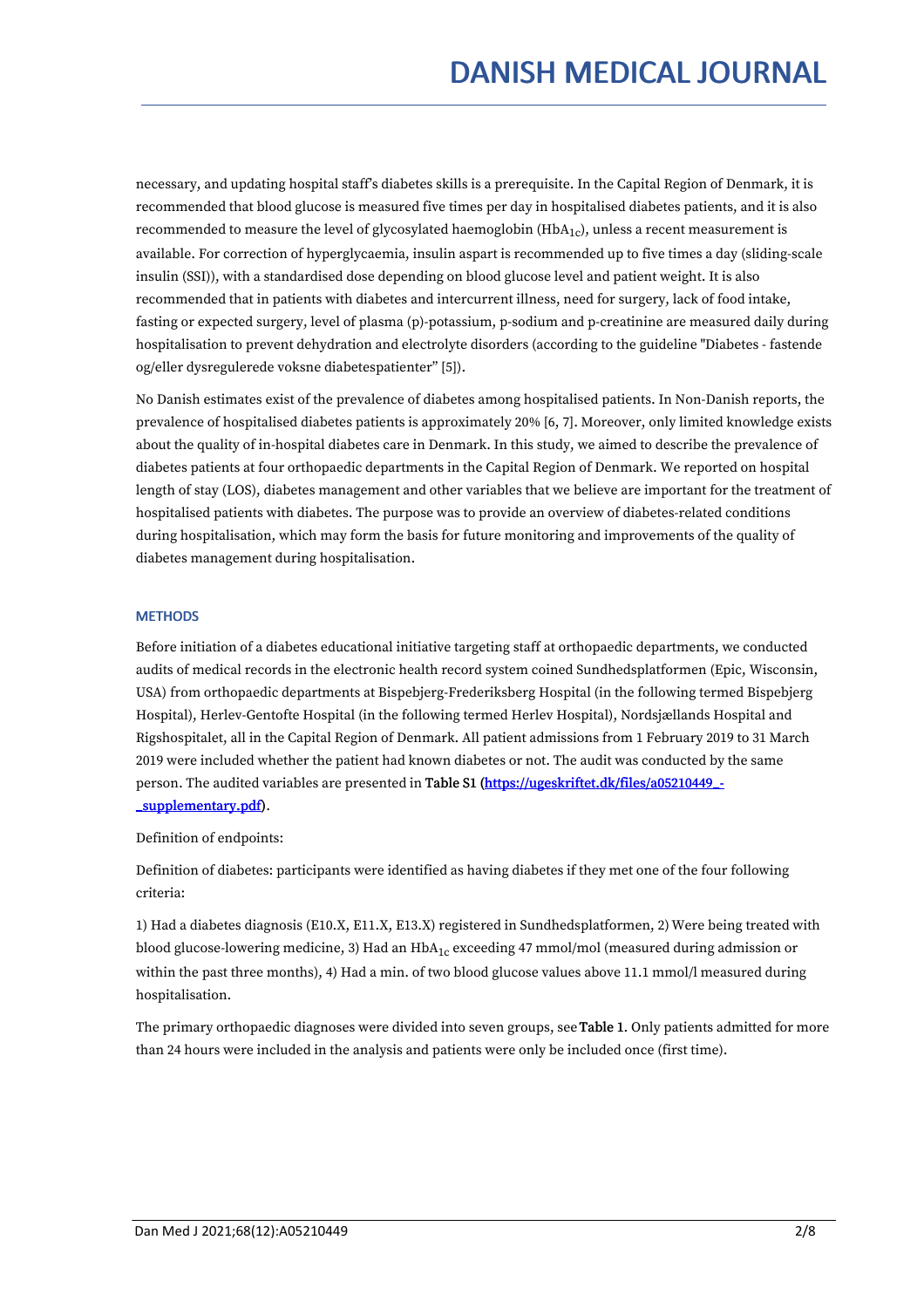TABLE 1 Description of the 247 admitted persons by the seven diagnosis groups (defined by the authors), HbA<sub>1c</sub> at admission (or within the past three months) and length of stay at hospital.

| Diagnosis group                                                                                                                                               | n(%)      | $HbA_{1c}$ , mmol/mol<br>$(\pm SD)$ [n <sub>sub</sub> ] | Length of stay,<br>days (min.-max) |  |  |  |  |  |
|---------------------------------------------------------------------------------------------------------------------------------------------------------------|-----------|---------------------------------------------------------|------------------------------------|--|--|--|--|--|
| Infection of soft tissues or bones                                                                                                                            | 55(22.3)  | $64 (\pm 17)$                                           | $13.9(1-56)$                       |  |  |  |  |  |
| Fracture of upper extremity                                                                                                                                   | 19(7.7)   | $53 (\pm 5.2)$                                          | $2.3(1-7)$                         |  |  |  |  |  |
| Fracture of lower extremity                                                                                                                                   | 45(18.2)  | $60 (\pm 14)$                                           | $7.2(2-39)$                        |  |  |  |  |  |
| Fracture of the spine, ribs, pelvis, clavicula                                                                                                                | 19(7.7)   | 39[1]                                                   | $5.7(1-14)$                        |  |  |  |  |  |
| Hospitalised for alloplastic surgery                                                                                                                          | 65(26.3)  | $52 (\pm 10)$                                           | $2.1(1-8)$                         |  |  |  |  |  |
| Accident without fracture                                                                                                                                     | 17(6.9)   | 44[1]                                                   | $2.7(1-6)$                         |  |  |  |  |  |
| Other diagnoses: cancer, benign tumours, head<br>and eye damage, artery embolism, pneumonia,<br>arthritis, other ulcers, kyphosis, Depuytren's<br>contracture | 27(10.9)  | $56 (\pm 12)$                                           | $5.7(1-15)$                        |  |  |  |  |  |
| Total                                                                                                                                                         | 247 (100) | 56 ( $\pm$ 14) [101]                                    | $6.4(1-56)$                        |  |  |  |  |  |
| $HbA_{1c}$ = glycosylated haemoglobin; SD = standard deviation.                                                                                               |           |                                                         |                                    |  |  |  |  |  |

### **Statistics**

We primarily used standard descriptive statistics. Comparison of  $HbA_{1c}$  between different groups was done using the t-test. Comparisons of fractions were performed with the  $\chi^2$ -test. Comparisons of continuous variables between the four hospitals were done using one-way ANOVA. IBM SPSS Statistics (version 25) was used as statistics software. A p < 0.05 was considered statistically significant.

Trial registration: not relevant.

### RESULTS

A total of 3,503 records of individual patients were reviewed. Among these, 1,040 (30%) were admitted for less than 24 hours and were therefore not included in the analyses. Among the remaining 2,463 patients, 247 (10%) were defined as having diabetes. The remaining group of patients was distributed with 778 (32%) patients at Herlev Hospital, 406 (17%) patients at Rigshospitalet, 613 (25%) patients at Nordsjællands Hospital and 666 (27%) patients at Bispebjerg Hospital. Among the 247 diabetes patients, 147 (60%) were hospitalised acutely and 100 (41%) were planned admissions. Among the 247 diabetes patients, 218 (88%) had a diabetes diagnosis registered in Sundhedsplatformen. The remaining 29 (12%) patients were diagnosed with diabetes based on elevated blood glucose and/or HbA<sub>1c</sub>. A total of 177 diabetes patients (72%) underwent surgery (see **Figure S1**). The prevalence of diabetes in the four orthopaedic departments was not significantly different (p = 0.075,  $\chi^2$ -test), see **Table 2.**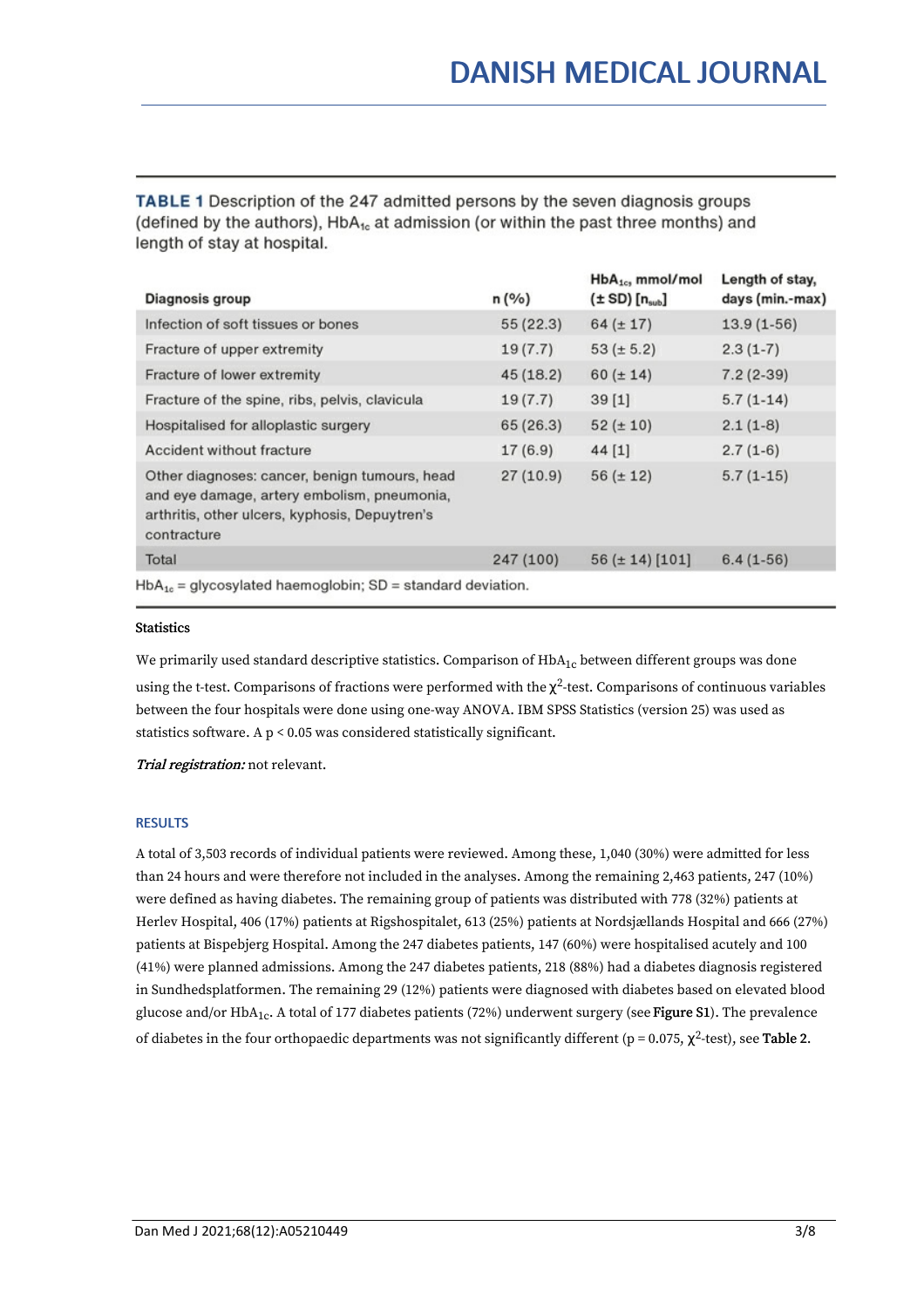TABLE 2 Prevalence of diabetes, level of HbA<sub>1c</sub> (in 101 persons) and length of stay for the 247 persons with diabetes admitted to orthopaedic departments on four hospitals in the Capital Region of Denmark.

|                                                                                                                                                                           | <b>Hospital</b>                  |                           |                |                                      |                 |                      |                         |
|---------------------------------------------------------------------------------------------------------------------------------------------------------------------------|----------------------------------|---------------------------|----------------|--------------------------------------|-----------------|----------------------|-------------------------|
|                                                                                                                                                                           | Nordsjællands<br><b>Hospital</b> | Herley<br><b>Hospital</b> | Rigshospitalet | <b>Bispebjerg</b><br><b>Hospital</b> | all             | p-value <sup>a</sup> | <b>Statistical test</b> |
| Prevalence of DM, %                                                                                                                                                       | 10.3                             | 11.7                      | 6.9            | 9.8                                  | 10.0            | 0.075                | $x^2$ -test             |
| $HbA_{1c}$ , mmol/mol ( $\pm$ SD)                                                                                                                                         | $57 (\pm 14)$                    | $58 (\pm 13)$             | $52 (\pm 11)$  | $56 (\pm 16)$                        | $56 (\pm 14)$   | 0.58                 | 1-way ANOVA             |
| Length of stay, days $(\pm SD)$                                                                                                                                           | $7.8 (\pm 11)$                   | $5.2 (\pm 7.3)$           | $10 (\pm 9.0)$ | $5.1 (\pm 5.1)$                      | $6.4 (\pm 8.3)$ | 0.01                 | 1-way ANOVA             |
| ANOVA = analysis of variance; DM = diabetes mellitus; HbA <sub>1c</sub> = glycosylated haemoglobin; SD = standard deviation.<br>a) Comparison between the four hospitals. |                                  |                           |                |                                      |                 |                      |                         |

### Orthopaedic diagnosis

The patients were hospitalised due to very different diagnoses, as shown in Table 1.The three most frequent diagnosis groups were infection of soft tissues or bones, fracture of lower extremity and hospitalised for alloplastic surgery. The distribution of orthopaedic diagnostic groups at Nordsjællands, Bispebjerg and Herlev Hospital was the same, whereas the diagnosis spectrum at Rigshospitalet was different, see Figure S2.

### Duration of admission

Patients with diabetes were hospitalised for an average of 6.4 days, but with great variation (see Table 1 and Table 2). The median LOS was four days. Maximum LOS was 56 days, and 10% of patients were hospitalised for more than 13 days. In acutely hospitalised patients with diabetes, a mean LOS of 8.3 days (median six days, min. one day, max 53 days) was recorded. In electively hospitalised patients with diabetes, the mean LOS was 3.6 days (median two days, min. one day, max 34 days). LOS at the four different hospitals differed, with Rigshospitalet having the longest mean LOS ( $p = 0.01$ , one-way ANOVA), see Table 2.<br>Before admission/surgery

In the 147 acutely hospitalised patients with diabetes, 80 underwent surgery. In this group, preoperative blood glucose was present in 55 patients (69%). In the 100 electively hospitalised, surgery was performed in 97 people, among whom preoperative blood glucose was available in 84 patients (87%). Preoperative haemoglobin was available for the acute hospitalised group in 76 (95%) and in planned hospitalised patients in 76 (76%). Electrolyte status and p-creatinine was available in 75 (94%) of the acutely hospitalised and in 74 (74%) of the planned hospitalised patients.  $HbA_{1c}$  was available in 42 (53%) of the acutely hospitalised, and in 59 (59%) of the planned hospitalised patients and no difference was observed between  $HbA_{1c}$  between hospitals (p = 0.58, oneway anova), Table 2.Among the 100 electively hospitalised diabetes patients, the referral letter stated that 34 patients (34%) had diabetes. Data on the acutely hospitalised patients were not obtained since they were typically not admitted with a referral letter before hospitalisation (e.g. in the case of accidents).

### Blood glucose measurements during hospitalisation

The average number of measured blood glucose measurements during postoperative care and on the orthopaedic ward on the day of surgery (i.e. from the start of surgery and for the next 24 hours) was 6.5 with a median of 6.0. The number varied between no measurements and 13 measurements. On the day of surgery, in a total of 16 (9.0%) patients with diabetes out of a total of 177 operated patients, blood glucose was measured zero times in six (3.4%) patients, once in four (2.3%) patients and twice in six (3.4%) patients. In the following days, the number of daily measured blood glucose measurements decreased to an average of 3.7 on the second, 3.8 on the third, 3.3 on the fourth and 3.6 on the fifth post-surgery admission days, but with great variation. A total of 10%, 15%, 16% and 18% of the post-surgery patients had their blood glucose measured zero times in the second, third, fourth, and fifth post-surgery hospital days, respectively.

### Electrolytes and p-creatinine during hospitalisation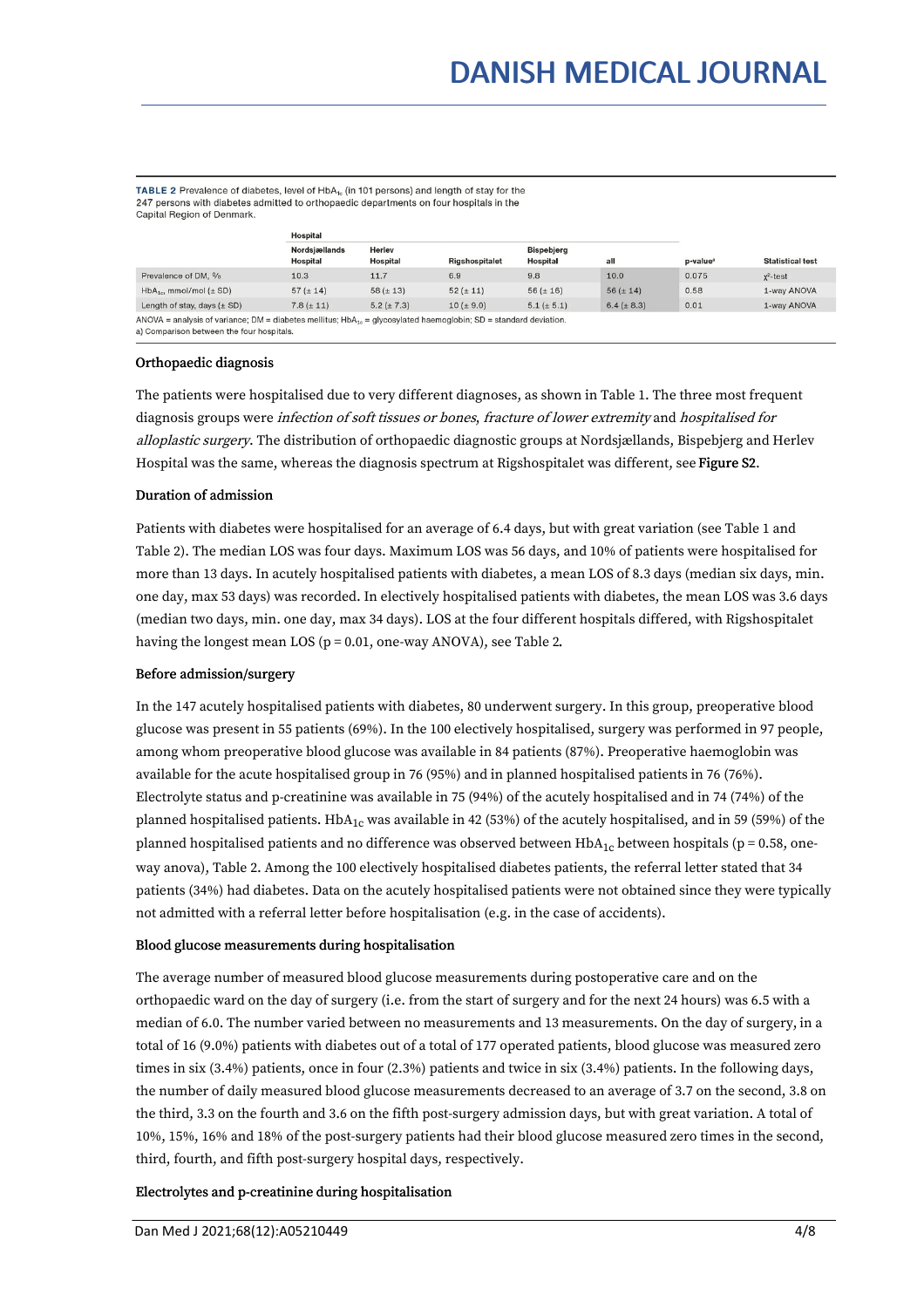Among the 247 diabetes patients, 83 (34%) had p-potassium, p-sodium and p-creatinine measured daily for the first five days of hospitalisation or until discharge. Among the 177 patients who had surgery, 70 patients (40%) had their p-potassium, p-sodium and p-creatinine measured daily for the first five days of hospitalisation or until discharge.

### Diabetes treatment during hospitalisation

During hospitalisation, insulin aspart was prescribed up to five times a day (SSI) in 111 (45%) of the 247 patients with diabetes. Among these, 87 patients (78%) received insulin aspart at least once during hospitalisation as part of this prescription. Of the 135 patients who were *not* prescribed insulin aspart up to five times a day during their hospitalisation, 15 patients (11%) nevertheless received insulin aspart (see Figure 1). Among the 102 people who received insulin (whether prescribed at admission or not), 21 (20%) received insulin aspart 76-100% of the times when their blood glucose was so high that insulin was required. Sixteen patients (16%) received insulin 51-75% of the times it was required. Forty-five patients (45%) received insulin 26-50% of the required times and 20 (19%) patients were given insulin 0-25% of the times it should have been administered (see Figure 2).

**FIGURE 1** Fractions of patients with diabetes who are treated with insulin aspart up to five times a day (sliding-scale insulin) during admission. Data are split into two groups depending on whether insulin aspart up to five times a day (sliding scale insulin) was prescribed at admission.



Has insulin aspart up to five times per day (sliding scale) been prescribed at admission?

Has insulin aspart up to five times per day (sliding scale) been administered during admission?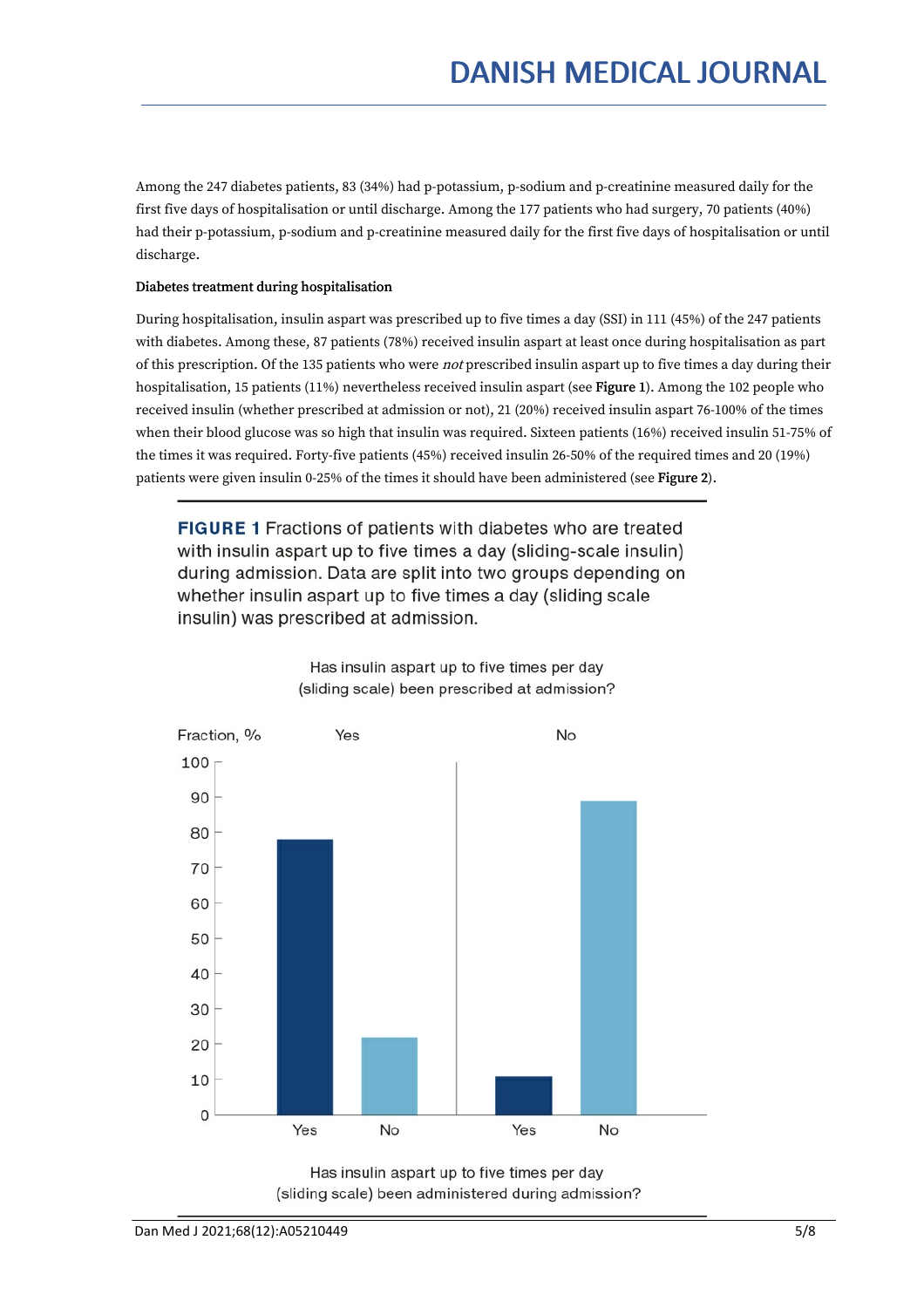**FIGURE 2** Fraction of patients with diabetes who were treated with insulin when such treatment was indicated given their blood glucose level measurements.



The diabetes treatment was reviewed and optimised by the diabetes specialist nurse teams during hospitalisation in 25 patients (10%). The mean hospitalisation time for these patients was 18 days and mean  $HbA_{1c}$  was 66 mmol/mole (HbA<sub>1c</sub> was available for 12 patients). HbA<sub>1c</sub> was 55 mmol/mole (for 89 patients) in patients not seen by diabetes nurses ( $p = 0.007$ , t-test).

### **Discharge**

Ordinary diabetes medication was prescribed in 208 (84%) of the 247 diabetes patients when they were discharged from hospital. Eight patients (3.2%) were discharged with SSI without this being justified in the discharge report.

### **DISCUSSION**

This audit of patients with diabetes admitted to four large orthopaedic departments in the Capital Region of Denmark revealed three important points. Firstly, we now know that the prevalence of diabetes in these departments is about 10%; the prevalence of diabetes in the Danish population is approximately 5% [8]. Secondly, we know that the mean duration of hospitalisation is about six days (for patients who are hospitalised for more than 24 hours), although it was significantly longer for some patient groups. Thirdly, our audit shows that guidelines on blood glucose monitoring are generally followed, i.e. blood glucose is measured about four times a day, whereas the treatment of elevated blood glucose is treated insufficiently. Thus, about 65% of patients were treated with insulin less than half of the times they should have been treated according to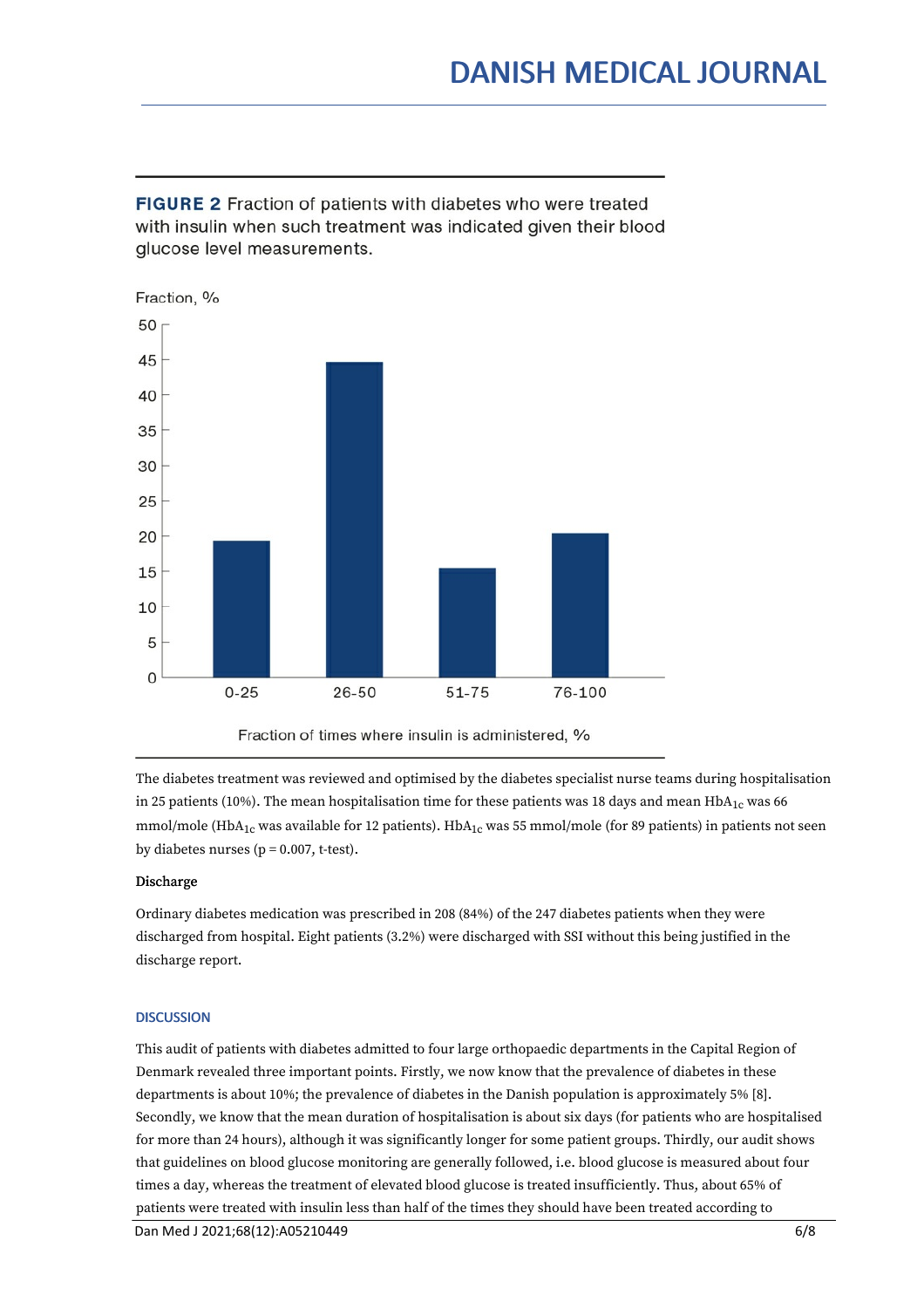guidelines. This is unfortunate as hyperglycaemia in inpatients is associated with an increased risk of death and impaired postoperative wound healing [10]. From this audit, we may also conclude that the postoperative focus on hydration of the patient is probably deficient. The consequence of this may be prerenal acute kidney injury, possibly complicated by nephrotoxic medicine, which is associated with subsequent increased mortality [9]. The reasons for non-adherence to guidelines are probably complex and may include lack of time or knowledge about diabetes management, unclear or complicated guidelines, lack of focus on postoperative diabetes care or other reasons. Therefore, improvement of diabetes care during hospitalisation probably warrants multifaceted and tailormade solutions.

The strength ofthis audit is that the data were collected at four different orthopaedic departments within four of the five major hospitals in the Capital Region of Denmark. This increases generalisation to other orthopaedic departments in Denmark (and other countries). However, it seems that patients admitted to Rigshospitalet differed from the patients of the other three hospitals, which is probably because Rigshospitalet has a highly specialised function and treats rare orthopaedic conditions. Another strength is that data were collected systematically and following a predefined auditor guide with very limited room for interpretation. One weakness of the present audit is that it included very little clinical data (e.g. data on blood glucose-lowering drugs or treatment decisions), but was largely focused on process indicators. Process indicators do not necessarily provide a valid assessment of the quality of treatment. Furthermore, the incidence of diabetes at 10% is probably slightly underestimated. Our diagnosis was based on one of four variables: either a diabetes diagnosis in the patient record, an elevated  $HDA_{1c}$  or a measurement of an elevated blood glucose level or treatment with blood glucose-lowering medicine. A group of diabetes patients may exist that meets none of these criteria. Furthermore, the fact that we could not compare our data to those of people without diabetes is a weakness. The number of blood glucose measurements during hospitalisation may be higher, since blood glucose monitoring may have been done by the patient using his/her own blood glucose meter and therefore not being registered in the electronic patient record. Finally, the data collection, conducted in February and March, may potentially have biased our results due to seasonal variation in admission patterns.

In future studies, focusing on diabetes-related adverse events will be relevant. Such events may include in hospital hypoglycaemia, diabetic ketoacidosis/hyperosmolar hyperglycaemic state, development of diabetic foot ulcers during hospitalisation, glycaemic control during hospitalisation, medication errors and use of diabetes specialist nurse teams. Consistent use of these teams is likely to benefit both patients and the healthcare system [11]. In our audit, about 10% of patients were seen by a diabetes specialist nurse team and it would likely be beneficial to employ diabetes teams more actively.

### **CONCLUSION**

Approximately 10% of hospitalised patients in orthopaedic departments in the Capital Region of Denmark suffer from diabetes and the hospitalisation time of patients with soft tissue infections is long; two weeks on average. The audit also showed that blood glucose is generally measured according to guidelines, whereas treatment of an elevated blood glucose level is far from being given according to guidelines. This may potentially delay recovery and prolong hospitalisation periods.

Correspondence Peter Lommer Kristensen. E-mail: peter.lommer.kristensen.01@regionh.dk

Accepted 15 October 2021

Conflicts of interest Potential conflicts of interest have been declared. Disclosure forms provided by the authors are available with